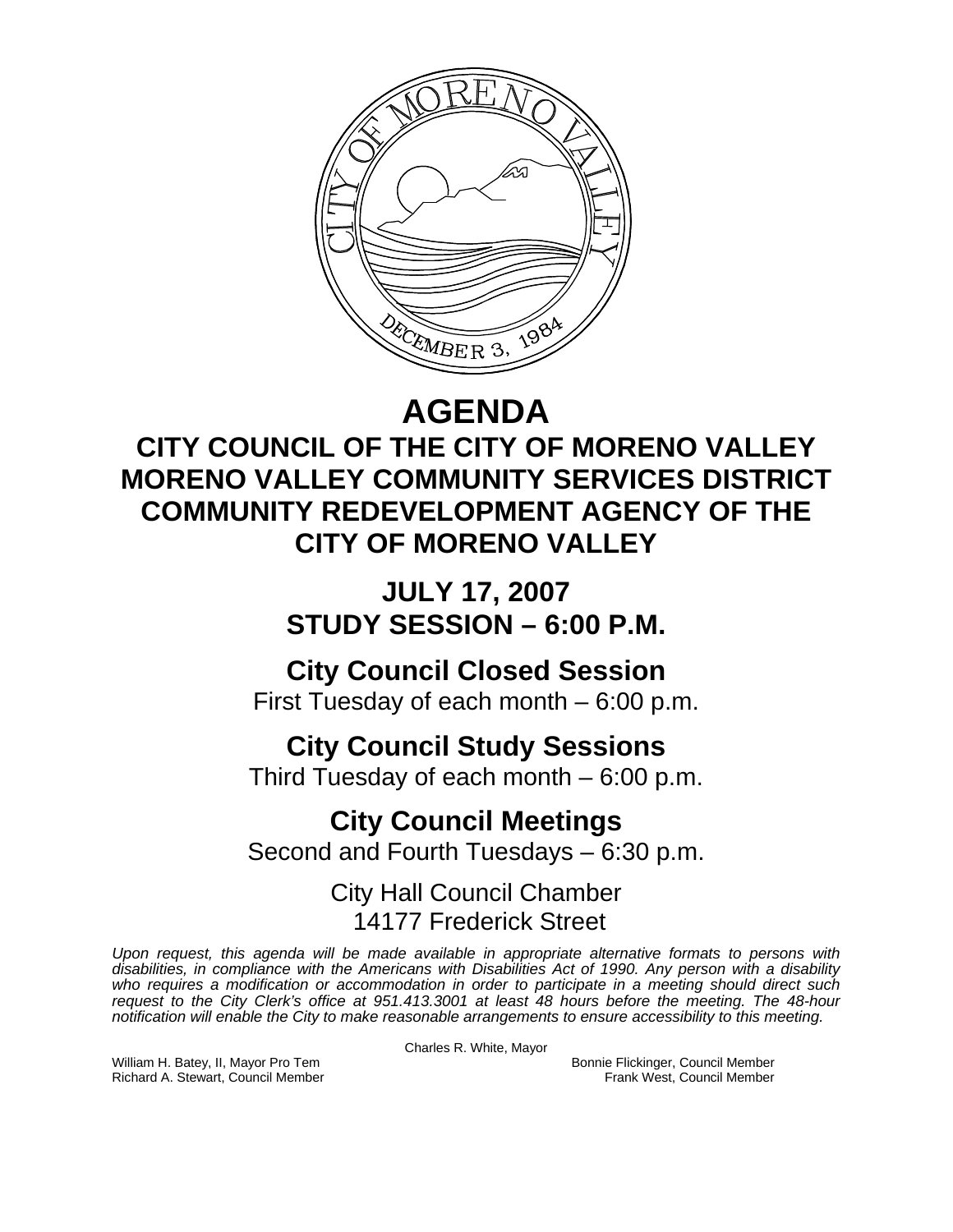#### **AGENDA MORENO VALLEY CITY COUNCIL MORENO VALLEY COMMUNITY SERVICES DISTRICT COMMUNITY REDEVELOPMENT AGENCY OF THE CITY OF MORENO VALLEY STUDY SESSION - 6:00 P.M. JULY 17, 2007**

- **CALL TO ORDER**
- **PLEDGE OF ALLEGIANCE**
- **INVOCATION**
- **ROLL CALL**
- **INTRODUCTIONS**

### • **PUBLIC COMMENTS ON MATTERS UNDER THE JURISDICTION OF THE CITY COUNCIL**

There is a three-minute time limit per person. Please complete and submit a BLUE speaker slip to the City Clerk. All remarks and questions shall be addressed to the presiding officer or to the City Council and not to any individual Council Member, staff member or other person.

- 1. Roadway Access Management Policy PowerPoint Presentation **(PW/15 Min.)**
- 2. Grading and Street Improvements in Advance of Formal Application for Non-Residential Development Proposals **(CDD/10 Min.)**
- 3. Directly Elected Mayor **(Batey/West/10 Min.)**
- 4. Push Cart Vendors **(Flickinger/Batey/10 Min.)**
- 5. City Council Requests and Communications  $\clubsuit$

(Times shown are only estimates for staff presentation. Items may be deferred by Council if time does not permit full review.)

 $\triangle$  Oral Presentation only – No written material provided